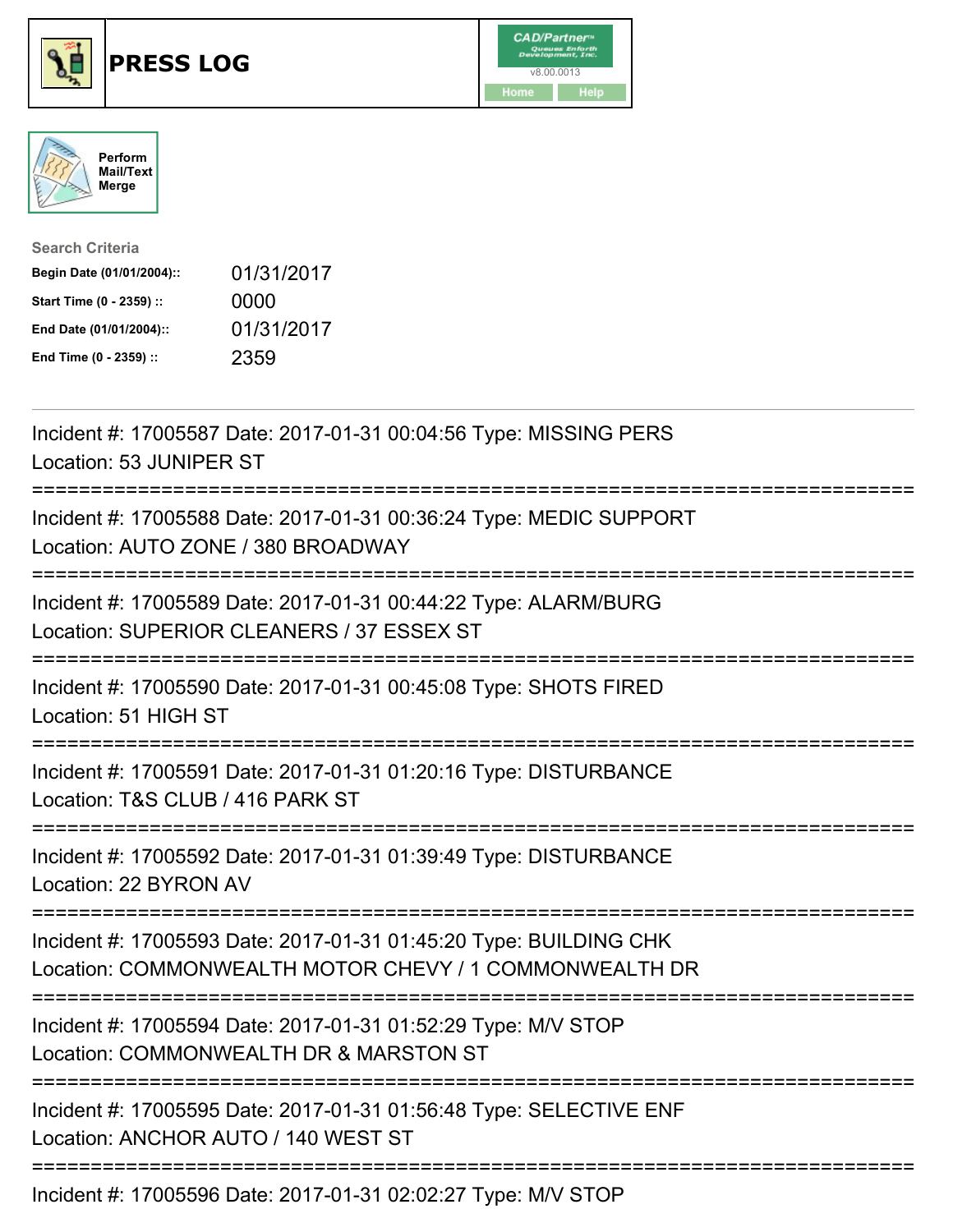| Location: TOW / FERRY ST & RIDGE RD                                                                                                          |
|----------------------------------------------------------------------------------------------------------------------------------------------|
| Incident #: 17005597 Date: 2017-01-31 02:23:32 Type: M/V STOP<br>Location: BENNINGTON ST & CHESTNUT ST<br>:========================          |
| Incident #: 17005598 Date: 2017-01-31 02:38:50 Type: B&E/PROG<br>Location: 883 ESSEX ST FL 3                                                 |
| Incident #: 17005599 Date: 2017-01-31 02:54:24 Type: DISORDERLY<br>Location: 274 E HAVERHILL ST                                              |
| :=============================<br>Incident #: 17005600 Date: 2017-01-31 03:49:00 Type: ALARMS<br>Location: EL MERCADO GROCERY / 49 WALNUT ST |
| Incident #: 17005601 Date: 2017-01-31 04:15:57 Type: M/V STOP<br><b>Location: MARSTON ST</b>                                                 |
| Incident #: 17005602 Date: 2017-01-31 04:17:45 Type: BUILDING CHK<br>Location: COMMONWEALTH MOTOR CHEVY / 1 COMMONWEALTH DR                  |
| Incident #: 17005603 Date: 2017-01-31 06:48:35 Type: LARCENY/PAST<br>Location: 288 PROSPECT ST                                               |
| Incident #: 17005604 Date: 2017-01-31 07:08:53 Type: M/V STOP<br>Location: COMMONWEALTH DR                                                   |
| :==============================<br>Incident #: 17005605 Date: 2017-01-31 07:13:19 Type: M/V STOP<br>Location: 37 WEST ST                     |
| ------------------<br>Incident #: 17005606 Date: 2017-01-31 07:13:43 Type: M/V STOP<br>Location: HAVERHILL ST & JACKSON ST                   |
| Incident #: 17005607 Date: 2017-01-31 07:23:06 Type: M/V STOP<br>Location: 137 WEST ST                                                       |
| Incident #: 17005608 Date: 2017-01-31 07:28:49 Type: M/V STOP<br>Location: BROADWAY & LOWELL ST                                              |
| Incident #: 17005609 Date: 2017-01-31 07:32:08 Type: M/V STOP<br><b>Location: ESSEX ST</b>                                                   |
|                                                                                                                                              |

Incident #: 17005610 Date: 2017-01-31 07:33:45 Type: M/V STOP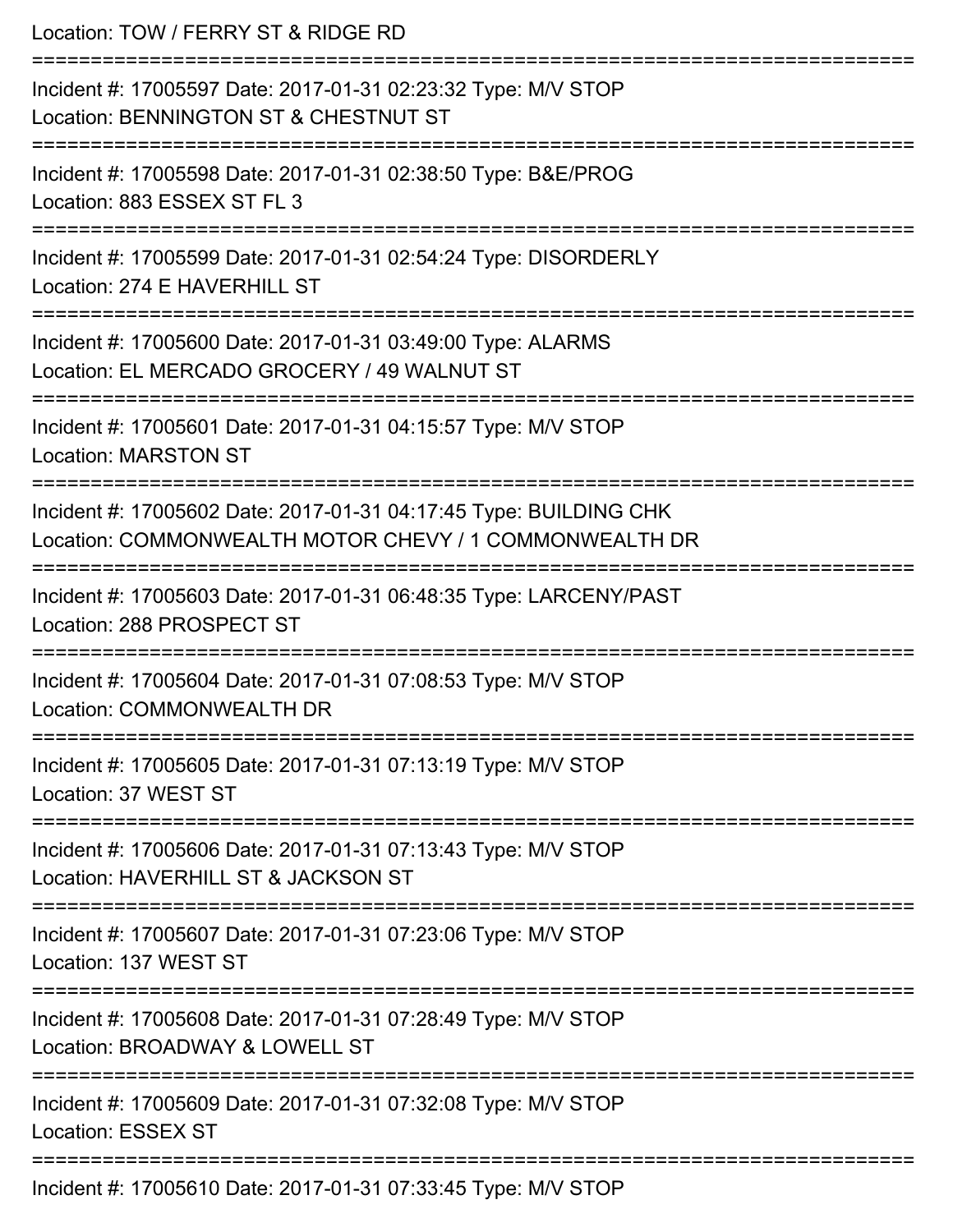| Incident #: 17005611 Date: 2017-01-31 07:35:59 Type: M/V STOP<br>Location: HAVERHILL ST & HILLSIDE AV                        |
|------------------------------------------------------------------------------------------------------------------------------|
| Incident #: 17005612 Date: 2017-01-31 07:47:34 Type: PARK & WALK<br>Location: BROADWAY & HAVERHILL ST                        |
| Incident #: 17005613 Date: 2017-01-31 07:49:14 Type: M/V STOP<br>Location: 300 HAMPSHIRE ST                                  |
| Incident #: 17005614 Date: 2017-01-31 07:52:23 Type: ALARMS<br>Location: MERRIMACK VALLEY CREDIT UNION / 500 MERRIMACK ST #A |
| Incident #: 17005615 Date: 2017-01-31 08:23:14 Type: MEDIC SUPPORT<br>Location: 103 SPRUCE ST FL 1<br>------------------     |
| Incident #: 17005616 Date: 2017-01-31 08:45:12 Type: SEIZED PROP<br>Location: LEONARD SCHOOL / 60 ALLEN ST                   |
| Incident #: 17005617 Date: 2017-01-31 08:54:01 Type: AUTO ACC/UNK PI<br>Location: COMMONWEALTH DR & MARSTON ST               |
| Incident #: 17005618 Date: 2017-01-31 08:54:49 Type: MEDIC SUPPORT<br>Location: 67 FRANKLIN ST FL 1                          |
| Incident #: 17005619 Date: 2017-01-31 09:11:44 Type: PARK & WALK<br>Location: BRADFORD ST & BROADWAY                         |
| Incident #: 17005620 Date: 2017-01-31 09:22:04 Type: SEX OFF. PAST<br>Location: LAWRENCE GENERAL HOSPITAL / 1 GENERAL ST     |
| Incident #: 17005621 Date: 2017-01-31 09:33:47 Type: INVESTIGATION<br>Location: 101 HAWTHORNE WAY                            |
| Incident #: 17005622 Date: 2017-01-31 09:45:24 Type: M/V STOP<br><b>Location: WINTHROP</b>                                   |
| Incident #: 17005623 Date: 2017-01-31 09:46:11 Type: ALARM/BURG<br>Location: 256 ESSEX ST #202                               |
| Incident #: 17005624 Date: 2017-01-31 09:47:12 Type: M/V STOP                                                                |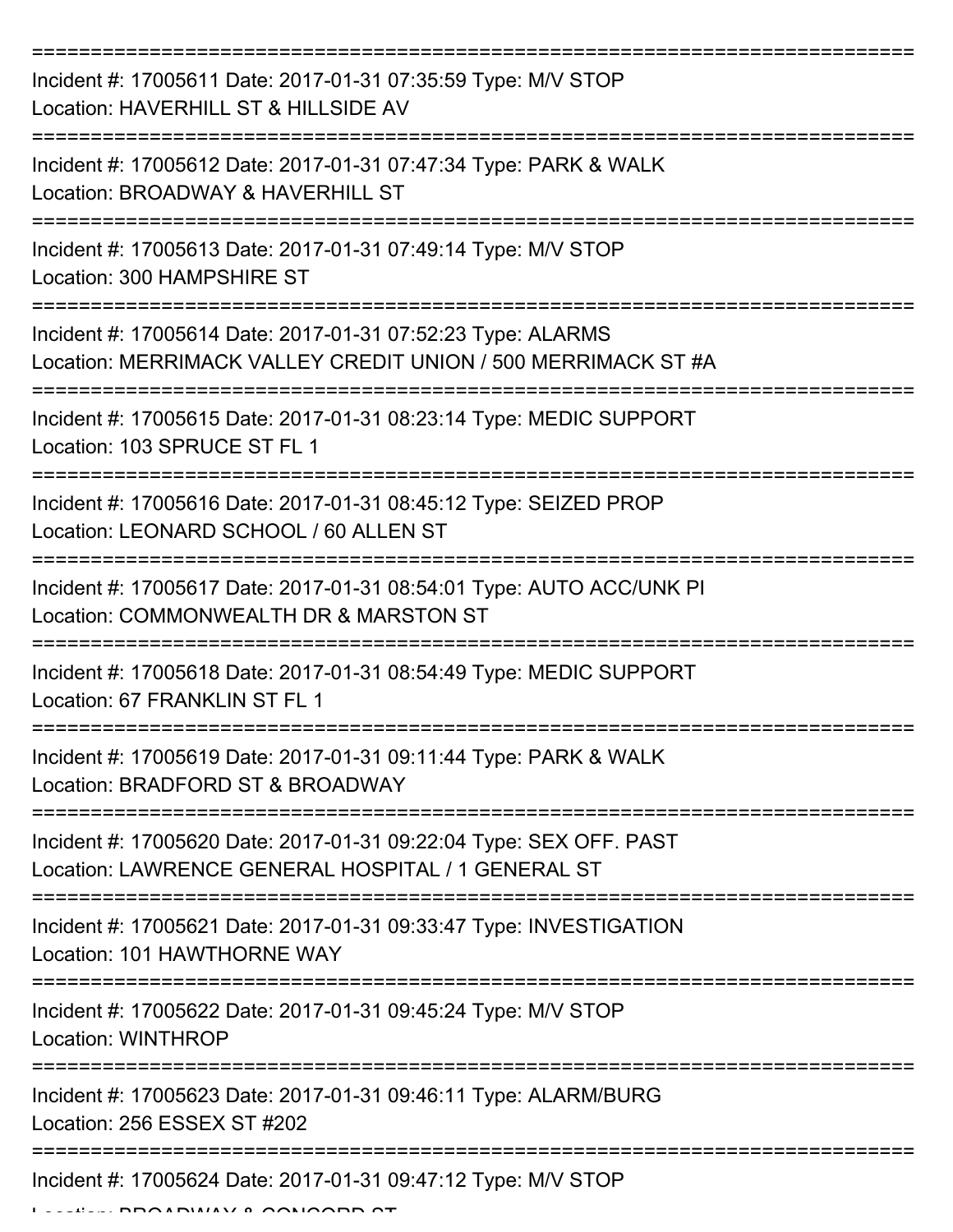| Incident #: 17005625 Date: 2017-01-31 09:49:33 Type: M/V STOP<br>Location: ANDOVER ST & S UNION ST                     |
|------------------------------------------------------------------------------------------------------------------------|
| Incident #: 17005626 Date: 2017-01-31 09:56:02 Type: PARK & WALK<br>Location: BRADFORD ST & BROADWAY                   |
| Incident #: 17005627 Date: 2017-01-31 09:58:01 Type: PARK & WALK<br>Location: MARKET ST & S UNION ST                   |
| Incident #: 17005629 Date: 2017-01-31 10:01:02 Type: M/V STOP<br>Location: S UNION ST & SALEM ST                       |
| Incident #: 17005628 Date: 2017-01-31 10:03:32 Type: M/V STOP<br>Location: BROADWAY & HAVERHILL ST                     |
| ;=================<br>Incident #: 17005630 Date: 2017-01-31 10:05:44 Type: M/V STOP<br>Location: S UNION ST & SALEM ST |
| Incident #: 17005631 Date: 2017-01-31 10:06:30 Type: ASSSIT OTHER PD<br>Location: 121 WILLOW ST                        |
| Incident #: 17005632 Date: 2017-01-31 10:09:17 Type: ALARM/BURG<br>Location: 83 MYRTLE ST FL 2                         |
| Incident #: 17005633 Date: 2017-01-31 10:11:53 Type: M/V STOP<br>Location: EVERETT & TEWKSBURY                         |
| Incident #: 17005634 Date: 2017-01-31 10:14:35 Type: M/V STOP<br>Location: S UNION ST & SALEM ST                       |
| Incident #: 17005635 Date: 2017-01-31 10:16:04 Type: INVESTIGATION<br>Location: 77 S UNION ST                          |
| Incident #: 17005636 Date: 2017-01-31 10:17:31 Type: M/V STOP<br>Location: 8 TEWKSBURY ST                              |
| Incident #: 17005637 Date: 2017-01-31 10:20:14 Type: M/V STOP<br><b>Location: NEWBURY ST</b>                           |
| Incident #: 17005638 Date: 2017-01-31 10:20:53 Type: 911 HANG UP                                                       |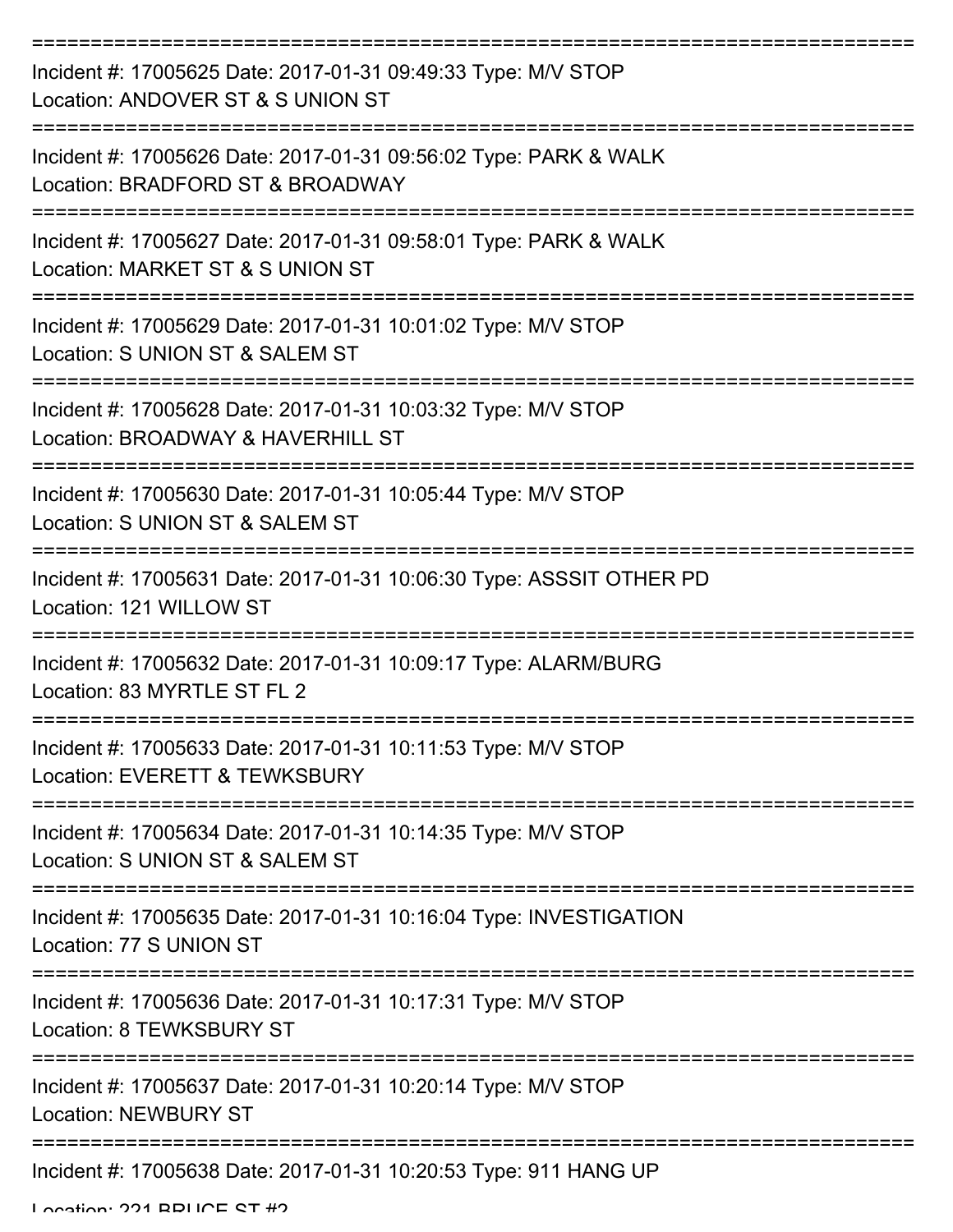| Incident #: 17005639 Date: 2017-01-31 10:25:59 Type: INVESTIGATION<br>Location: 19' FARNHAM ST                     |
|--------------------------------------------------------------------------------------------------------------------|
| Incident #: 17005640 Date: 2017-01-31 10:26:16 Type: MISSING PERS<br>Location: 112 PARK ST #2<br>================= |
| Incident #: 17005641 Date: 2017-01-31 10:30:57 Type: INVEST CONT<br>Location: 32 EASTON ST                         |
| Incident #: 17005642 Date: 2017-01-31 10:31:58 Type: LARCENY/PAST<br>Location: 1 BEACON AV #406                    |
| Incident #: 17005643 Date: 2017-01-31 10:43:38 Type: EXTRA SURVEIL<br>Location: 52 COLONIAL RD                     |
| Incident #: 17005644 Date: 2017-01-31 10:50:19 Type: NOISE ORD<br>Location: 7 FOREST ST #APT2                      |
| Incident #: 17005646 Date: 2017-01-31 10:50:31 Type: KEEP PEACE<br>Location: 65 WESLEY ST                          |
| Incident #: 17005645 Date: 2017-01-31 10:51:08 Type: M/V STOP<br>Location: 5HL613 / UNION ST & PHOENIX ACADEMY     |
| Incident #: 17005647 Date: 2017-01-31 10:59:41 Type: ANIMAL COMPL<br>Location: 20 C DANA ST                        |
| Incident #: 17005648 Date: 2017-01-31 11:08:16 Type: M/V STOP<br>Location: PARKER ST & SALEM ST                    |
| Incident #: 17005649 Date: 2017-01-31 11:17:56 Type: PARK & WALK<br>Location: S UNION ST & SALEM ST                |
| Incident #: 17005650 Date: 2017-01-31 11:25:04 Type: ALARMS<br>Location: 31 BROOK ST                               |
| Incident #: 17005651 Date: 2017-01-31 11:37:13 Type: AUTO ACC/NO PI<br>Location: 354 MERRIMACK ST                  |
| Incident #: 17005652 Date: 2017-01-31 11:45:35 Type: M/V STOP<br>Location: BBOADWAV & CEDAD ST                     |

Location: BROADWAY & CEDAR ST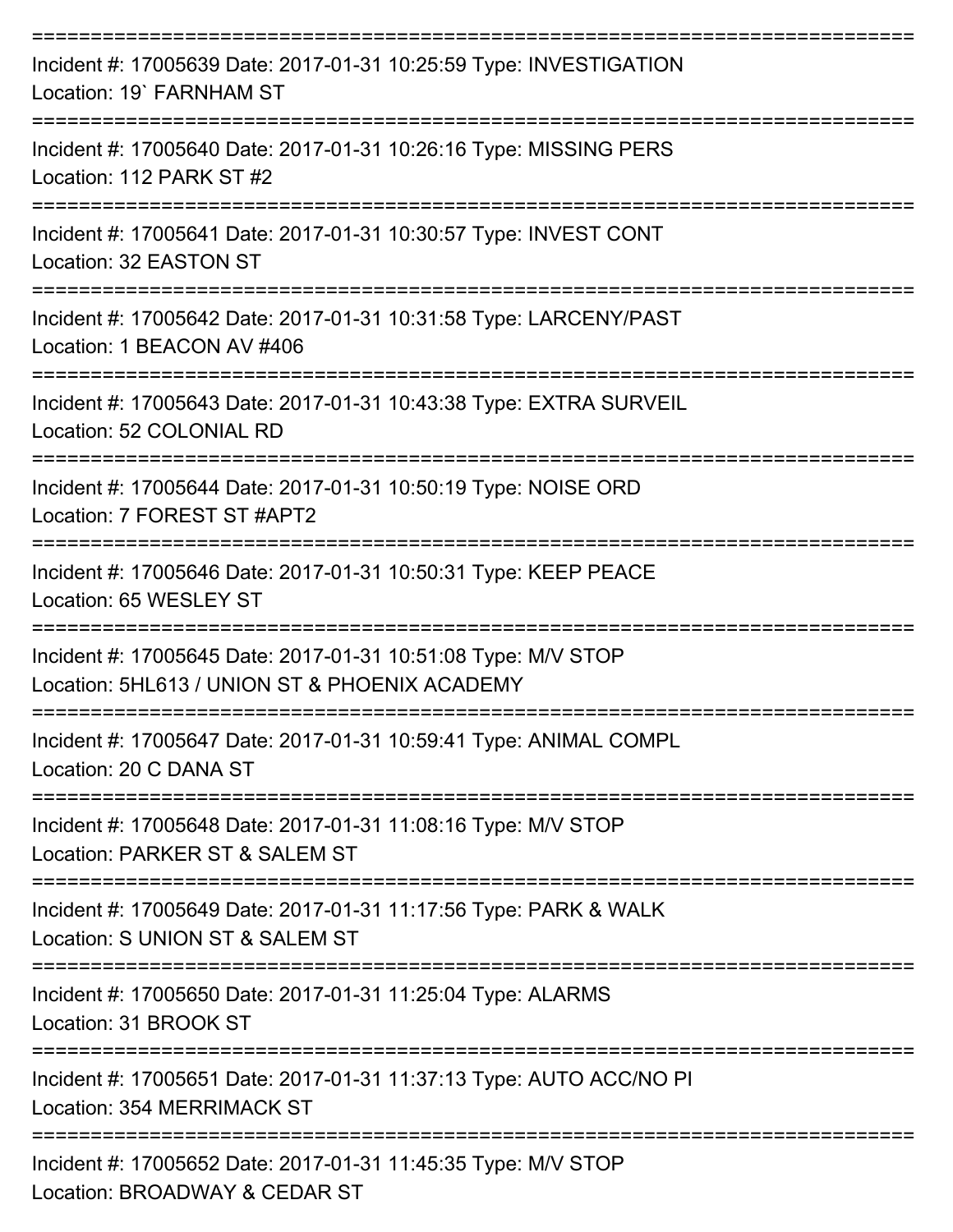| Incident #: 17005653 Date: 2017-01-31 11:48:29 Type: B&E/MV/PAST<br>Location: 159 FERRY ST                                                                                              |
|-----------------------------------------------------------------------------------------------------------------------------------------------------------------------------------------|
| Incident #: 17005654 Date: 2017-01-31 11:54:02 Type: PARK & WALK<br>Location: S UNION ST & SALEM ST                                                                                     |
| Incident #: 17005655 Date: 2017-01-31 11:54:53 Type: PARK & WALK<br>Location: BRADFORD ST & BROADWAY<br>============================                                                    |
| Incident #: 17005657 Date: 2017-01-31 12:01:16 Type: GENERAL SERV<br>Location: JORDAN ST & WATER ST                                                                                     |
| Incident #: 17005656 Date: 2017-01-31 12:01:35 Type: TOW OF M/V<br>Location: TRESPASS / BEACON ST & SAUNDERS CROSSING<br>====================================<br>===================    |
| Incident #: 17005658 Date: 2017-01-31 12:16:10 Type: DRUG VIO<br>Location: 70 N PARISH RD                                                                                               |
| Incident #: 17005659 Date: 2017-01-31 12:18:10 Type: M/V STOP<br><b>Location: S UNION ST</b><br>-----------------------------                                                           |
| Incident #: 17005660 Date: 2017-01-31 12:21:09 Type: MV/BLOCKING<br><b>Location: 11 LAWRENCE ST</b>                                                                                     |
| Incident #: 17005661 Date: 2017-01-31 12:29:21 Type: VIO CITY ORD<br>Location: HOME ST                                                                                                  |
| Incident #: 17005662 Date: 2017-01-31 12:31:34 Type: M/V STOP<br>Location: MARKET ST & PARKER ST                                                                                        |
| Incident #: 17005663 Date: 2017-01-31 12:33:06 Type: M/V STOP<br>Location: LAWRENCE ST & MARION AV                                                                                      |
| Incident #: 17005664 Date: 2017-01-31 12:39:35 Type: OFFICER ASSIS<br>Location: BUNKERHILL ST & PARK ST                                                                                 |
| Incident #: 17005665 Date: 2017-01-31 12:42:29 Type: INVEST CONT<br>Location: TD BANKNORTH MA / 305 S BROADWAY<br>----------------------------------<br>------------------------------- |
| Incident #: 17005666 Date: 2017-01-31 12:45:26 Type: FIRE<br>Location: 70 MILTON ST                                                                                                     |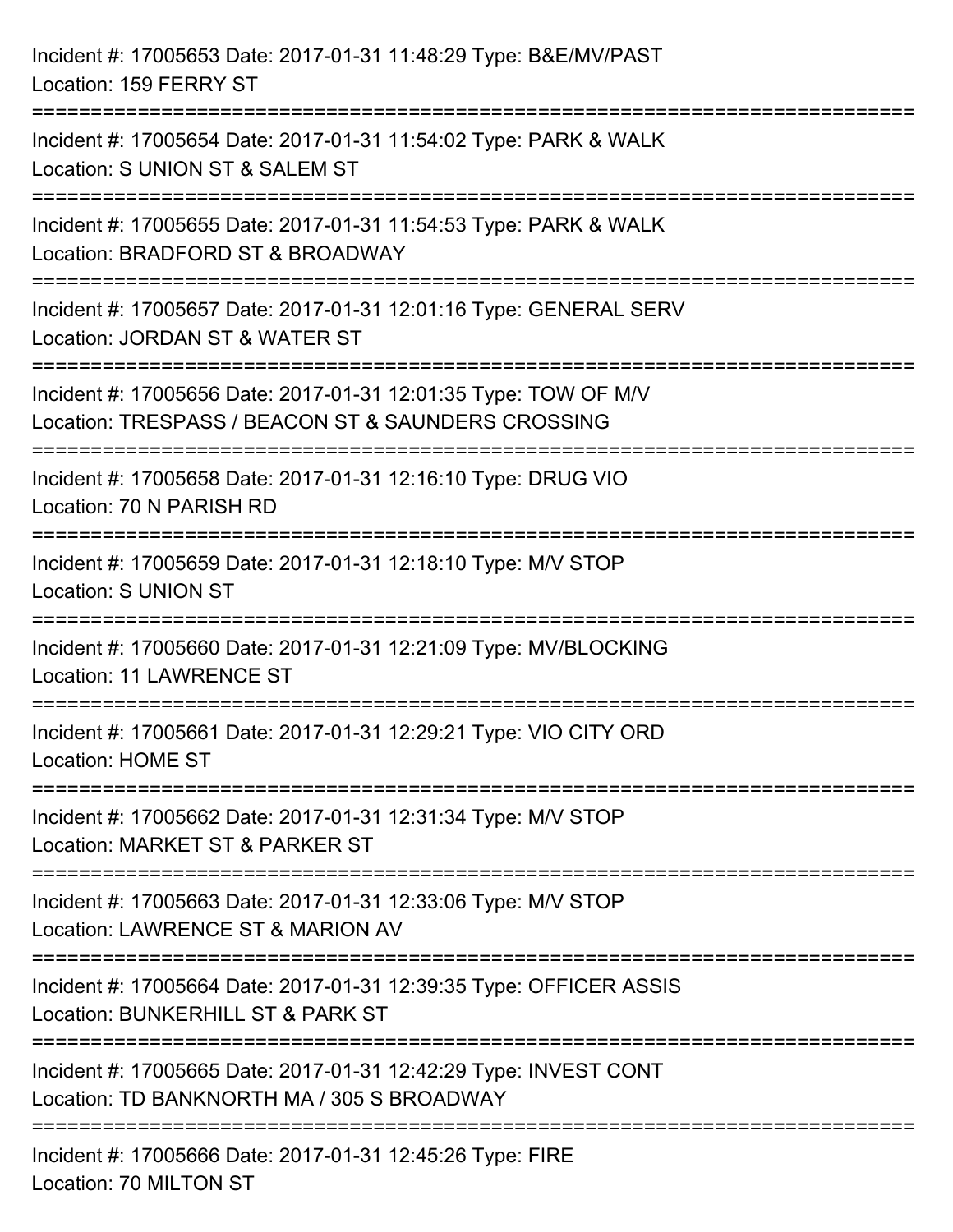| Incident #: 17005667 Date: 2017-01-31 12:55:04 Type: LARCENY/PAST<br>Location: 110 RIVER POINTE WY #5111                                                             |
|----------------------------------------------------------------------------------------------------------------------------------------------------------------------|
| Incident #: 17005668 Date: 2017-01-31 12:55:59 Type: COURT DOC SERVE<br>Location: 60 MYRTLE ST                                                                       |
| Incident #: 17005669 Date: 2017-01-31 13:05:14 Type: TRESPASSING<br><b>Location: WINTHROP AV</b>                                                                     |
| Incident #: 17005670 Date: 2017-01-31 13:25:25 Type: M/V STOP<br>Location: MERRIMACK ST & PARKER ST                                                                  |
| Incident #: 17005671 Date: 2017-01-31 13:25:55 Type: LARCENY/PAST<br>Location: 224 WINTHROP AV #315                                                                  |
| Incident #: 17005673 Date: 2017-01-31 13:32:24 Type: SUS PERS/MV<br>Location: ALTERNATIVES MULTISERVICES / 205 BROADWAY                                              |
| Incident #: 17005672 Date: 2017-01-31 13:32:25 Type: M/V STOP<br>Location: 403 HAVERHILL ST                                                                          |
| Incident #: 17005674 Date: 2017-01-31 13:35:30 Type: SUS PERS/MV<br>Location: 65 MERRIMACK ST                                                                        |
| Incident #: 17005675 Date: 2017-01-31 13:39:13 Type: M/V STOP<br><b>Location: HIGH ST</b>                                                                            |
| Incident #: 17005676 Date: 2017-01-31 13:43:06 Type: AUTO ACC/NO PI<br>Location: 200 COMMON ST                                                                       |
| ----------------------------------<br>--------------------------<br>Incident #: 17005677 Date: 2017-01-31 13:43:44 Type: M/V STOP<br>Location: METHUEN ST & UNION ST |
| Incident #: 17005678 Date: 2017-01-31 13:50:33 Type: MAL DAMAGE<br>Location: 77 S UNION ST #217                                                                      |
| Incident #: 17005679 Date: 2017-01-31 13:51:53 Type: MV/BLOCKING<br>Location: APPLETON ST & METHUEN ST                                                               |
| Incident #: 17005680 Date: 2017-01-31 14:06:20 Type: B&E/PAST<br>Location: 4 DURSO AV                                                                                |

===========================================================================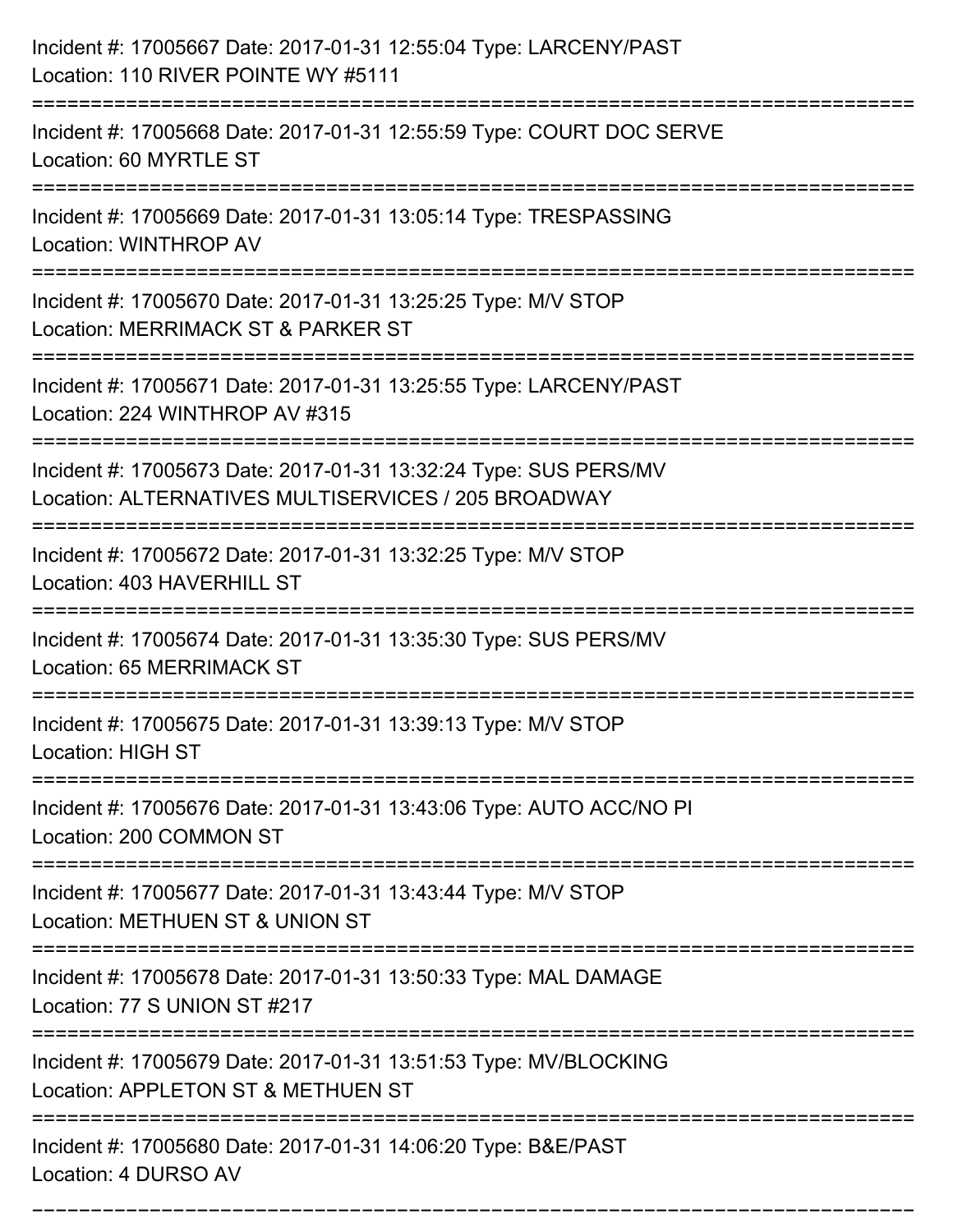| Incident #: 17005681 Date: 2017-01-31 14:08:31 Type: LIC PLATE STO<br>Location: 54 MECHANIC ST #2                                                        |
|----------------------------------------------------------------------------------------------------------------------------------------------------------|
| Incident #: 17005682 Date: 2017-01-31 14:13:38 Type: WARRANT SERVE<br>Location: 63 WARREN ST #BACK FL 1                                                  |
| Incident #: 17005683 Date: 2017-01-31 14:16:28 Type: CARJACKING<br>Location: HAFFNER'S GAS STATION / 69 PARKER ST<br>=================================== |
| Incident #: 17005684 Date: 2017-01-31 14:41:31 Type: INVEST CONT<br>Location: 13 CHAMPLAIN AV                                                            |
| Incident #: 17005685 Date: 2017-01-31 14:43:57 Type: 209A/SERVE<br>Location: 81 DORCHESTER ST                                                            |
| Incident #: 17005686 Date: 2017-01-31 14:47:54 Type: 209A/SERVE<br>Location: 116 DORCHESTER ST                                                           |
| Incident #: 17005687 Date: 2017-01-31 15:03:35 Type: SUS PERS/MV<br>Location: 7 SPARKLE DR                                                               |
| Incident #: 17005688 Date: 2017-01-31 15:11:39 Type: M/V STOP<br><b>Location: BROOK ST</b>                                                               |
| Incident #: 17005690 Date: 2017-01-31 15:15:07 Type: LARCENY/PAST<br>Location: 9 ALBION ST #2<br>------------------                                      |
| Incident #: 17005689 Date: 2017-01-31 15:16:25 Type: AUTO ACC/UNK PI<br>Location: 25 MARSTON ST                                                          |
| ---------------------------------<br>Incident #: 17005691 Date: 2017-01-31 15:16:48 Type: MEDIC SUPPORT<br>Location: RITE AID PHARMACY / 365 ESSEX ST    |
| Incident #: 17005692 Date: 2017-01-31 15:31:02 Type: ANIMAL COMPL<br>Location: BRUCKMANS FEED / 179 S BROADWAY                                           |
| Incident #: 17005693 Date: 2017-01-31 15:31:06 Type: ALARM/BURG<br>Location: 113 FOSTER ST                                                               |
| Incident #: 17005694 Date: 2017-01-31 15:36:53 Type: MV/BLOCKING<br>Location: 132 BRADFORD ST                                                            |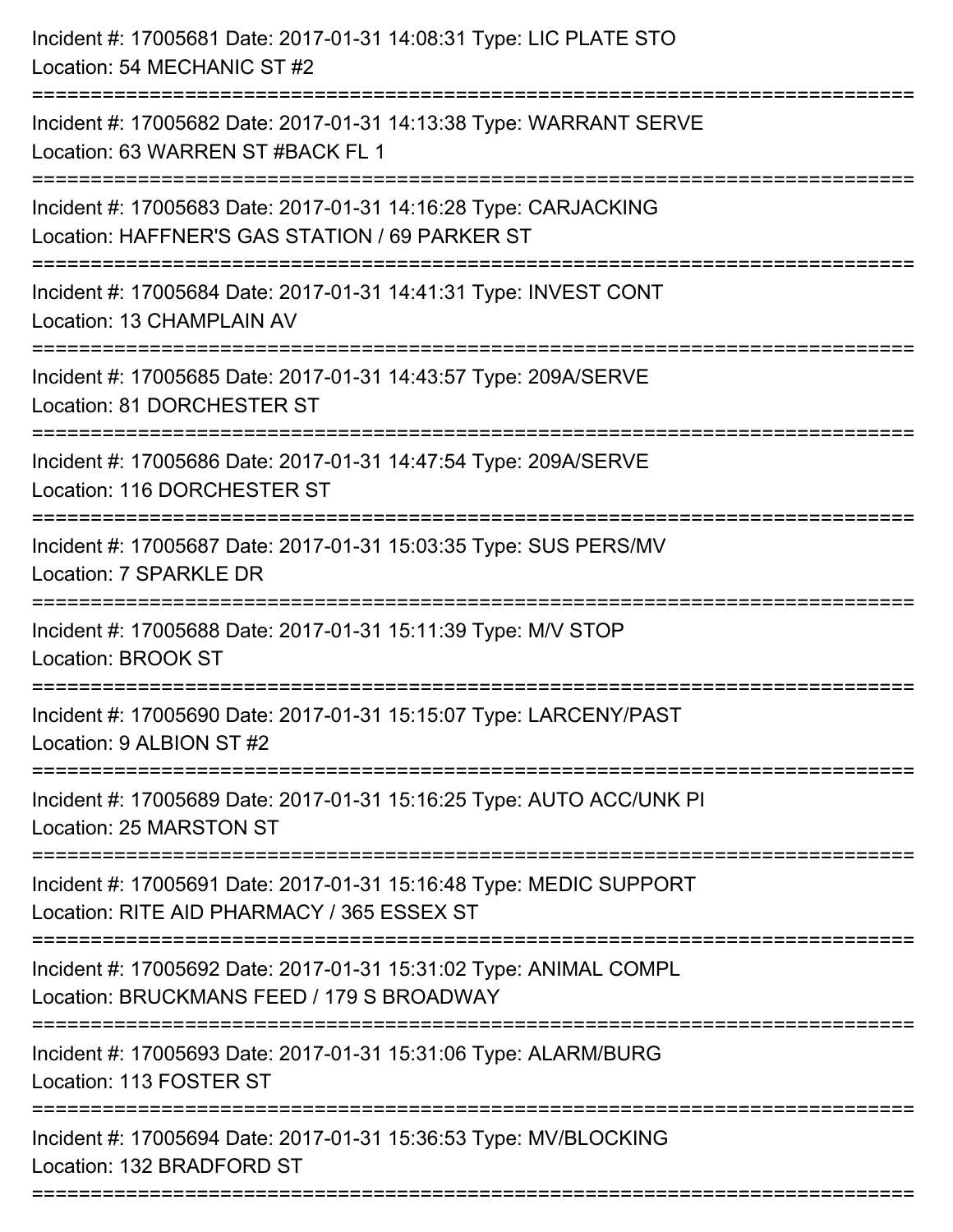Location: 108 NEWBURY ST #402

| Incident #: 17005696 Date: 2017-01-31 15:53:55 Type: AUTO ACC/UNK PI<br>Location: E HAVERHILL ST & PROSPECT ST       |
|----------------------------------------------------------------------------------------------------------------------|
| Incident #: 17005698 Date: 2017-01-31 15:54:14 Type: M/V STOP<br>Location: 255 ESSEX ST                              |
| Incident #: 17005697 Date: 2017-01-31 15:54:58 Type: MV/BLOCKING<br>Location: 132 BRADFORD ST                        |
| Incident #: 17005699 Date: 2017-01-31 16:05:56 Type: SUS PERS/MV<br><b>Location: ORCHARD ST</b>                      |
| Incident #: 17005700 Date: 2017-01-31 16:12:23 Type: M/V STOP<br><b>Location: 500 MERRIMACK ST</b>                   |
| Incident #: 17005703 Date: 2017-01-31 16:24:59 Type: LOST PROPERTY<br>Location: 19 BROADWAY FL 3                     |
| Incident #: 17005701 Date: 2017-01-31 16:25:21 Type: KEEP PEACE<br>Location: COADY'S TOWING SERVICE / 139 MARSTON ST |
| Incident #: 17005702 Date: 2017-01-31 16:26:13 Type: UNWANTEDGUEST<br>Location: BURGER KING / 187 BROADWAY           |
| Incident #: 17005704 Date: 2017-01-31 16:59:43 Type: DK (DRUNK)<br>Location: BURGER KING / 187 BROADWAY              |
| Incident #: 17005706 Date: 2017-01-31 17:05:21 Type: LOST PROPERTY<br><b>Location: 354 MERRIMACK ST</b>              |
| Incident #: 17005705 Date: 2017-01-31 17:08:22 Type: 209A/SERVE<br>Location: 128 ALLSTON ST                          |
| Incident #: 17005707 Date: 2017-01-31 17:13:46 Type: TOW OF M/V<br>Location: 389 BROADWAY                            |
| Incident #: 17005708 Date: 2017-01-31 17:15:35 Type: INVEST CONT<br>Location: DEMOULAS MARKET / 700 ESSEX ST         |
|                                                                                                                      |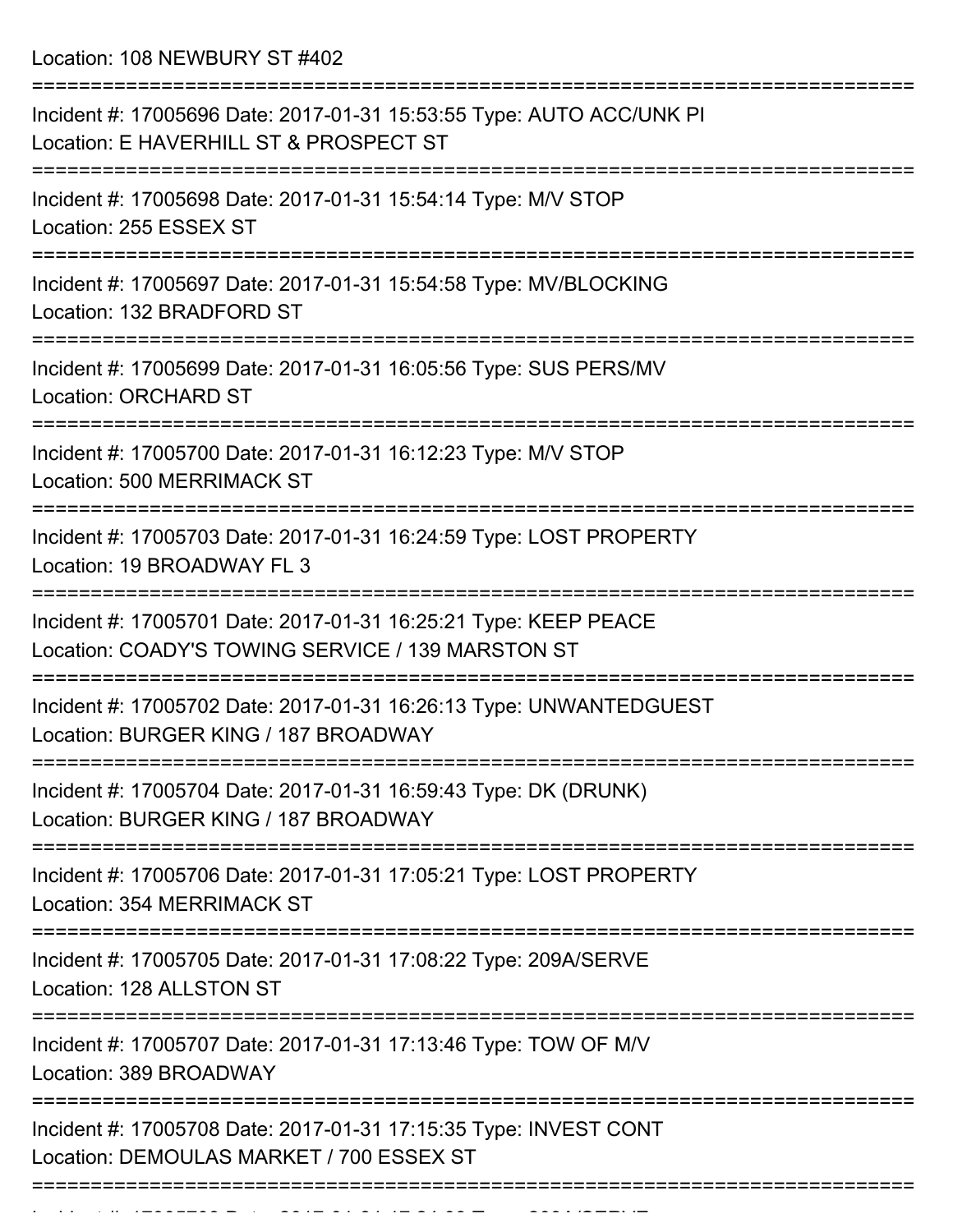Location: 48 SARATOGA ST =========================================================================== Incident #: 17005710 Date: 2017-01-31 17:26:10 Type: KEEP PEACE Location: 65 WESLEY ST =========================================================================== Incident #: 17005711 Date: 2017-01-31 17:32:29 Type: 209A/SERVE Location: 136 EXCHANGE ST =========================================================================== Incident #: 17005712 Date: 2017-01-31 17:46:23 Type: 209A/SERVE Location: 473 ESSEX ST #52 =========================================================================== Incident #: 17005713 Date: 2017-01-31 18:07:16 Type: AUTO ACC/NO PI Location: BROADWAY & ESSEX ST =========================================================================== Incident #: 17005714 Date: 2017-01-31 18:14:59 Type: M/V STOP Location: BRADFORD ST & WINSLOW PL =========================================================================== Incident #: 17005715 Date: 2017-01-31 18:27:44 Type: M/V STOP Location: HAVERHILL ST & WEST ST =========================================================================== Incident #: 17005716 Date: 2017-01-31 18:36:35 Type: 209A/SERVE Location: 883 ESSEX ST =========================================================================== Incident #: 17005717 Date: 2017-01-31 18:45:41 Type: AUTO ACC/NO PI Location: ERVING AV & HAMPSHIRE ST ===========================================================================

Incident #: 17005718 Date: 2017-01-31 18:46:38 Type: INVEST CONT Location: 317 BROADWAY

===========================================================================

Incident #: 17005719 Date: 2017-01-31 18:58:45 Type: INVEST CONT Location: 245 LAWRENCE ST

===========================================================================

Incident #: 17005720 Date: 2017-01-31 19:46:00 Type: M/V STOP

Location: S UNION ST & SALEM ST

===========================================================================

Incident #: 17005721 Date: 2017-01-31 20:06:13 Type: GENERAL SERV

Location: COMMON ST & UNION ST

===========================================================================

===========================================================================

Incident #: 17005722 Date: 2017-01-31 20:33:54 Type: MEDIC SUPPORT Location: 320 S BROADWAY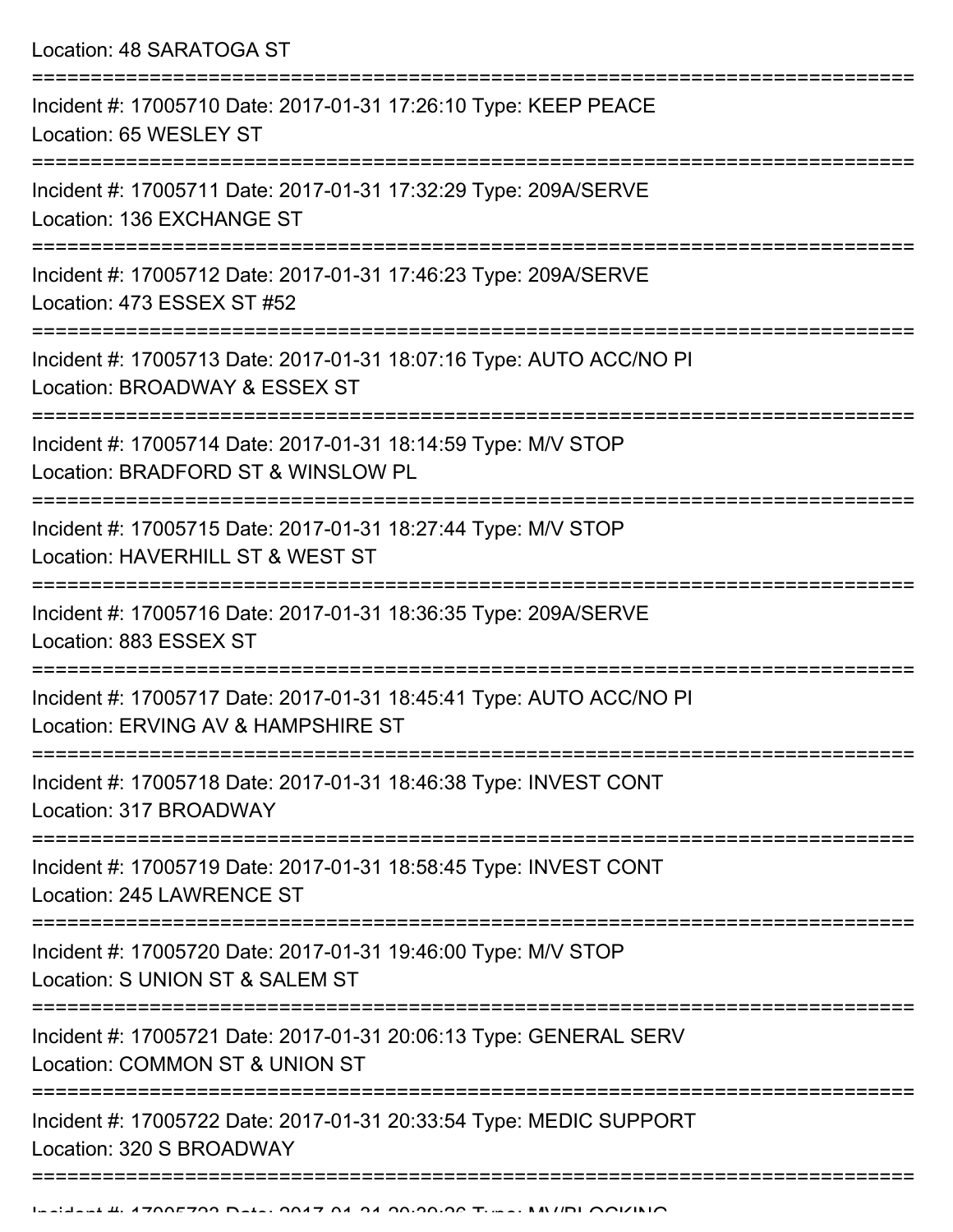Location: 20 BELMONT ST

| Incident #: 17005724 Date: 2017-01-31 20:40:16 Type: ALARM/BURG<br>Location: MASONIC LODGE / 43 JACKSON ST     |
|----------------------------------------------------------------------------------------------------------------|
| Incident #: 17005725 Date: 2017-01-31 20:54:06 Type: M/V STOP<br>Location: OSGOOD ST & SALEM ST                |
| Incident #: 17005726 Date: 2017-01-31 21:00:01 Type: ALARM/BURG<br>Location: JAVIER'S PLACE / 245 LAWRENCE ST  |
| Incident #: 17005727 Date: 2017-01-31 21:00:42 Type: M/V STOP<br>Location: 34 SALEM ST                         |
| Incident #: 17005728 Date: 2017-01-31 21:03:43 Type: M/V STOP<br><b>Location: GALE ST</b>                      |
| Incident #: 17005729 Date: 2017-01-31 21:15:33 Type: M/V STOP<br>Location: ANDOVER ST & BEACON ST              |
| Incident #: 17005730 Date: 2017-01-31 21:44:56 Type: M/V STOP<br>Location: LEBANON ST & WHITE ST               |
| Incident #: 17005731 Date: 2017-01-31 21:49:06 Type: M/V STOP<br>Location: ANDOVER ST & BEACON ST              |
| Incident #: 17005732 Date: 2017-01-31 22:14:30 Type: INVESTIGATION<br>Location: 1 LEA ST FL 1                  |
| Incident #: 17005734 Date: 2017-01-31 22:16:45 Type: MAL DAMAGE<br><b>Location: 95 SUMMER ST</b>               |
| Incident #: 17005733 Date: 2017-01-31 22:17:14 Type: INVESTIGATION<br>Location: 70 S BROADWAY                  |
| Incident #: 17005735 Date: 2017-01-31 22:18:35 Type: ALARM/BURG<br>Location: ESPERANZA ACADEMY / 198 GARDEN ST |
| Incident #: 17005736 Date: 2017-01-31 22:33:24 Type: M/V STOP<br>Location: ESSEX ST & NEWBURY ST               |
|                                                                                                                |

Incident #: 17005737 Date: 2017-01-31 23:08:06 Type: M/V STOP